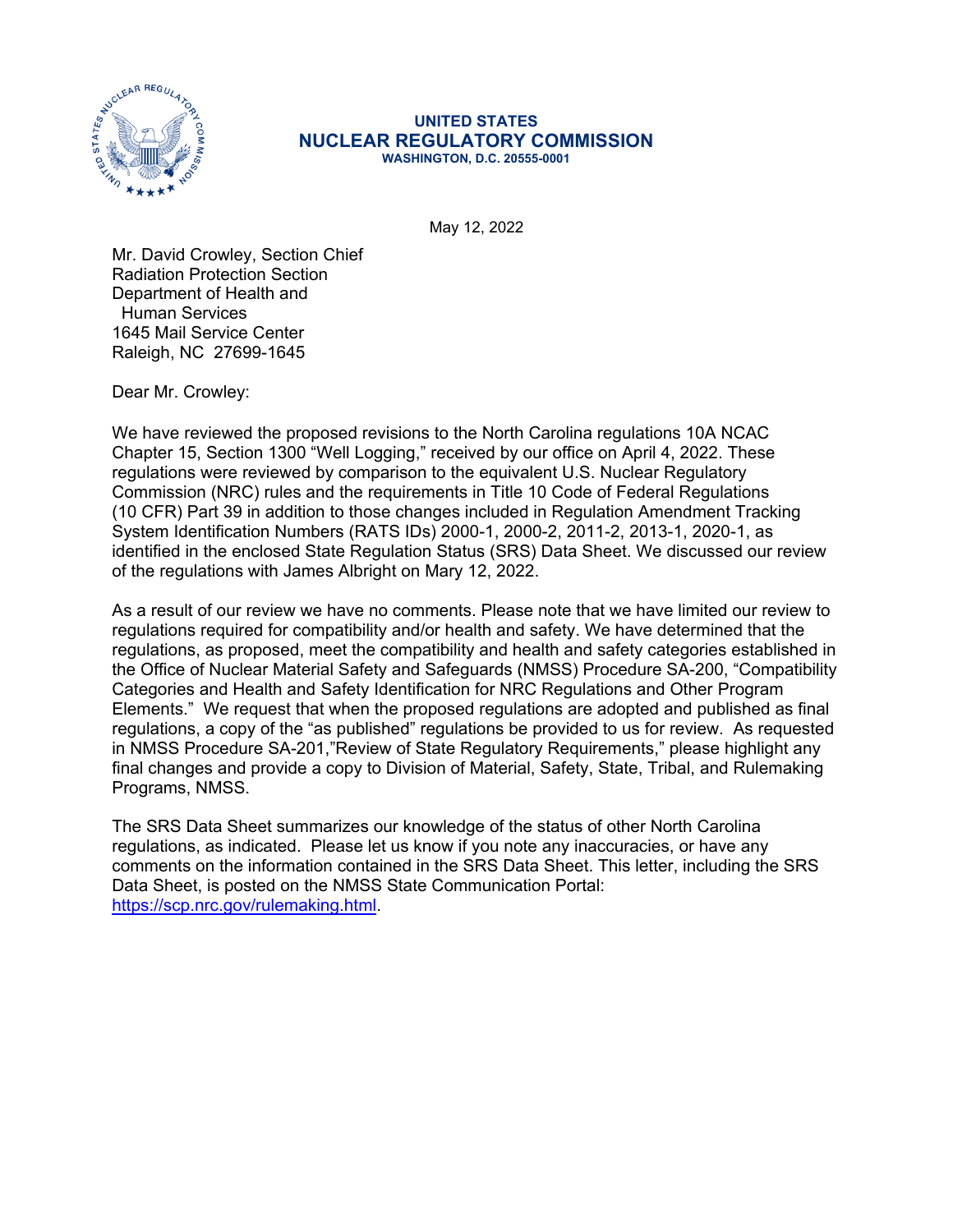If you have any questions regarding the review, the compatibility and health and safety categories, or any of the NRC regulations used in the review, please contact Michelle Beardsley, State Regulation Review Coordinator, at 301-415-0275 ([Michelle.Beardsley@nrc.gov](mailto:Michelle.Beardsley@nrc.gov)) or Monica Ford at 610-337-5214 [\(Monica.Ford@nrc.gov\)](mailto:Monica.Ford@nrc.gov).

Sincerely, Signed by Anderson, Brian on 05/12/22

Brian Anderson, Chief State Agreement and Liaison Programs Branch Division of Materials Safety, Security, State and Tribal Programs Office of Nuclear Material Safety and Safeguards

Enclosure: NC SRS Data Sheet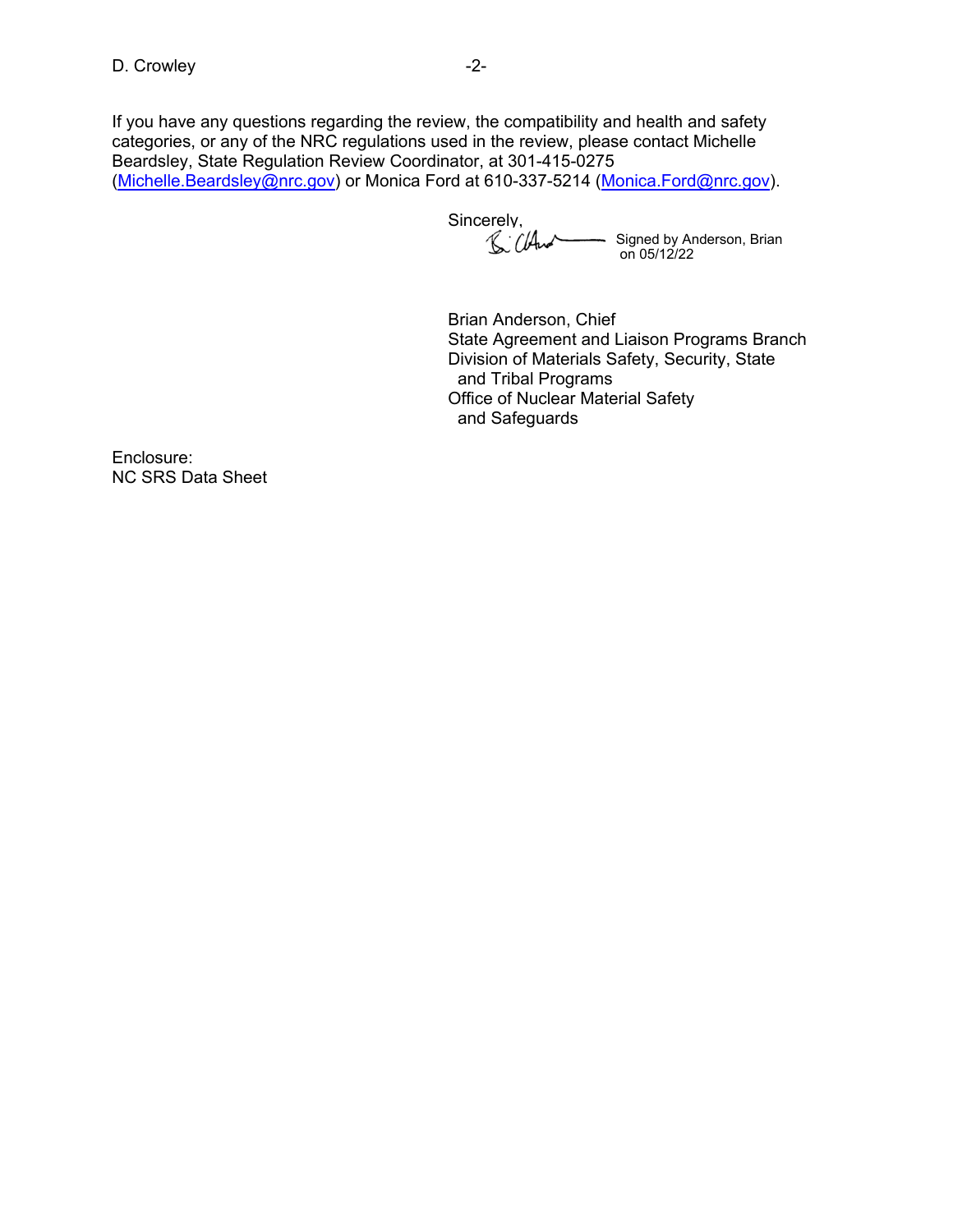## SUBJECT: NORTH CAROLINA PROPOSED REGULATIONS TO 10 CFR PART 39 DATE MAY 12, 2022

DISTRIBUTION: SP[05] DIR RF (22-32) [MFord], RSAO [NC] File

ADAMS Accession No. ML22097A252 pkg and ML22132A150 letter

| OFFICE I    | RI       | NMSS/MSST  | OGC | NMSS/MSST        |
|-------------|----------|------------|-----|------------------|
| <b>NAME</b> | MFord    | MBeardslev | N/A | <b>BAnderson</b> |
| DATE        | 05/12/22 | 05/12/22   |     | 05/12/22         |

**OFFICIAL RECORD COPY**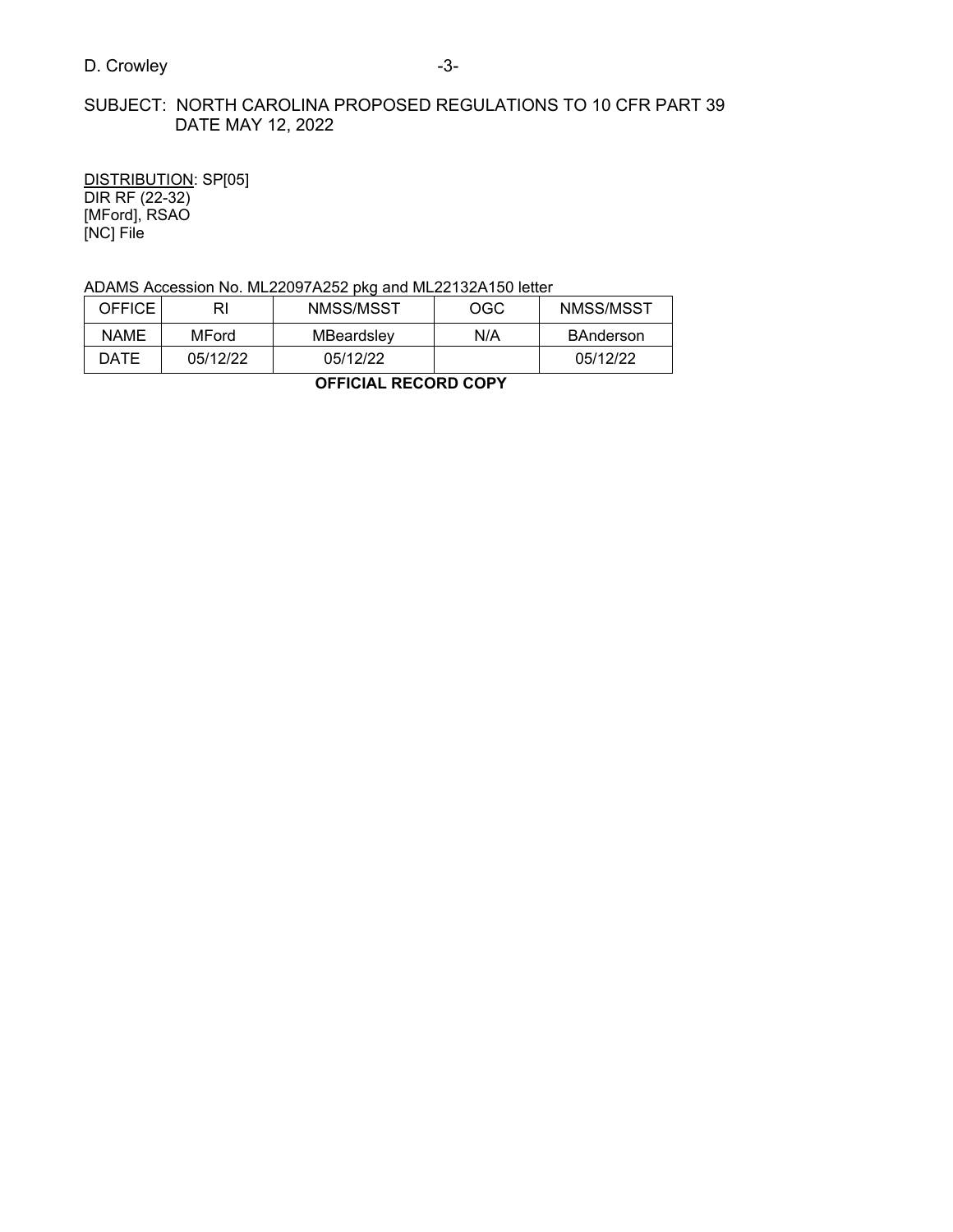## **STATE REGULATION STATUS**

**State: North Carolina Tracking Ticket Number: 22-32 Date: May 12, 2022**

**[ # amendment(s) reviewed identified by a \* at the beginning of the equivalent NRC requirement.]**

| RATS ID | <b>NRC Chronology Identification</b>                                                                                                                         | Date Due for<br><b>State Adoption</b> | Incoming<br><b>Letter</b> | Outgoing<br>Package       | <b>Notes</b>                                                                                 |
|---------|--------------------------------------------------------------------------------------------------------------------------------------------------------------|---------------------------------------|---------------------------|---------------------------|----------------------------------------------------------------------------------------------|
| 1991-1  | Safety Requirements for Radiographic Equipment<br>Part 34<br>55 FR 843<br>(Superceded by 1997-5)                                                             | 01/10/1994                            | Final                     | No Comments<br>8/18/00    | North Carolina has adopted Final<br>Regulations equivalent to RATS ID:<br>1997-5.            |
| 1991-2  | <b>ASNT Certification of Radiographers</b><br>Part 34<br>56 FR 11504<br>(Superceded by 1997-5)                                                               | none                                  | <b>Not Required</b>       | <b>Not Required</b>       | North Carolina has adopted Final<br>Regulations equivalent to RATS ID:<br>1997-5.            |
| 1991-3  | <b>Standards for Protection Against Radiation</b><br>Part 20<br>56 FR 23360; 56 FR 61352; 57 FR 38588; 57 FR<br>57877; 58 FR 67657; 59 FR 41641; 60 FR 20183 | 01/01/1994                            | Final                     | No Comments<br>10/25/1995 |                                                                                              |
| 1991-4  | Notification of Incidents<br>Parts 20, 30, 31, 34, 39, 40, 70<br>56 FR 64980                                                                                 | 10/15/1994                            | Final                     | No Comments<br>08/18/2000 |                                                                                              |
| 1992-1  | Quality Management Program and<br>Misadministrations<br>Part 35<br>56 FR 34104<br>(Superceded by 2002-2)                                                     | 01/27/1995                            | Final                     | No Comments<br>08/18/2000 | North Carolina has not yet adopted<br>Final Regulations equivalent to<br>RATS ID: 2002-2.    |
| 1992-2  | Eliminating the Recordkeeping Requirements<br>for Departures from Manufacturer's Instructions<br>Parts 30, 35<br>57 FR 45566                                 | none                                  | Not Required              | <b>Not Required</b>       | These regulation changes are not<br>required to be adopted for purposes<br>of Compatibility. |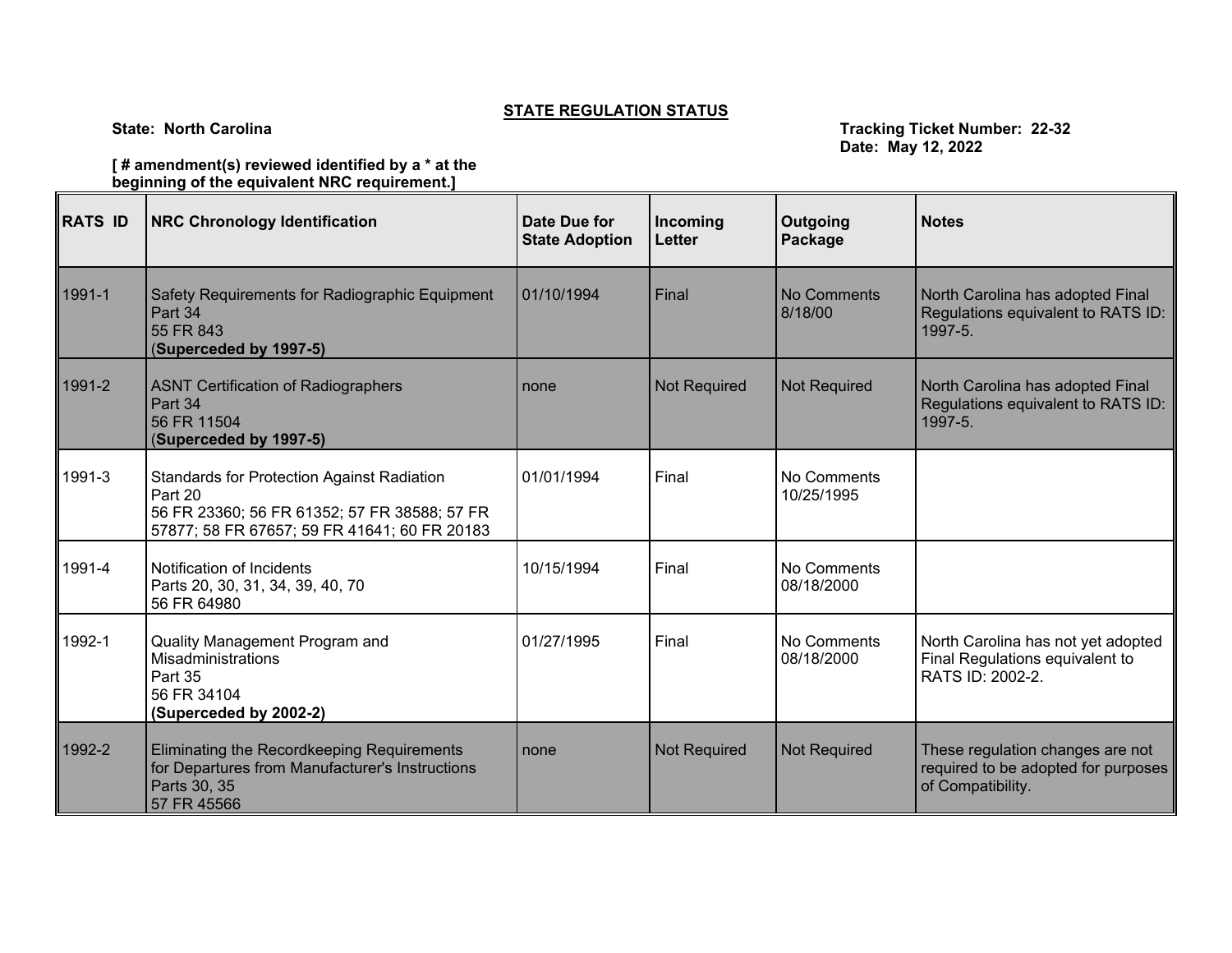| <b>RATS ID</b> | <b>NRC Chronology Identification</b>                                                                                                                           | Date Due for<br><b>State Adoption</b> | Incoming<br>Letter | Outgoing<br>Package              | <b>Notes</b>                                                                                 |
|----------------|----------------------------------------------------------------------------------------------------------------------------------------------------------------|---------------------------------------|--------------------|----------------------------------|----------------------------------------------------------------------------------------------|
| 1993-1         | Decommissioning Recordkeeping and License<br>Termination: Documentation Additions [Restricted<br>areas and spill sites]<br>Parts 30, 40<br>58 FR 39628         | 10/25/1996                            | Final              | No Comments<br>08/18/2000        |                                                                                              |
| 1993-2         | Licensing and Radiation Safety Requirements for<br>Irradiators<br>Part 36<br>58 FR 7715                                                                        | 07/01/1996                            | Final              | No Comments<br>08/18/2000        |                                                                                              |
| 1993-3         | Definition of Land Disposal and Waste Site QA<br>Program<br>Part 61<br>58 FR 33886                                                                             | 07/22/1996                            | Final              | No Comments<br>08/18/2000        |                                                                                              |
| 1994-1         | Self-Guarantee as an Additional Financial<br>Mechanism<br>Parts 30, 40, 70<br>58 FR 68726; 59 FR 1618                                                          | none                                  | Final              | <b>No Comments</b><br>08/18/2000 | These regulation changes are not<br>required to be adopted for purposes<br>of Compatibility. |
| 1994-2         | Uranium Mill Tailings Regulations: Conforming<br><b>NRC Requirements to EPA Standards</b><br>Part 40<br>59 FR 28220                                            | 07/01/1997                            | Not Applicable     | Not Applicable                   | North Carolina does not have<br>authority to regulate this material<br>under its Agreement.  |
| 1994-3         | Timeliness in Decommissioning Material Facilities<br>Parts 30, 40, 70<br>59 FR 36026                                                                           | 08/15/1997                            | Final              | No Comments<br>08/18/2000        |                                                                                              |
| 1995-1         | Preparation, Transfer for Commercial Distribution,<br>and Use of Byproduct Material for Medical Use<br>Parts 30, 32, 35<br>59 FR 61767; 59 FR 65243; 60 FR 322 | 01/01/1998                            | Final              | No Comments<br>08/18/2000        |                                                                                              |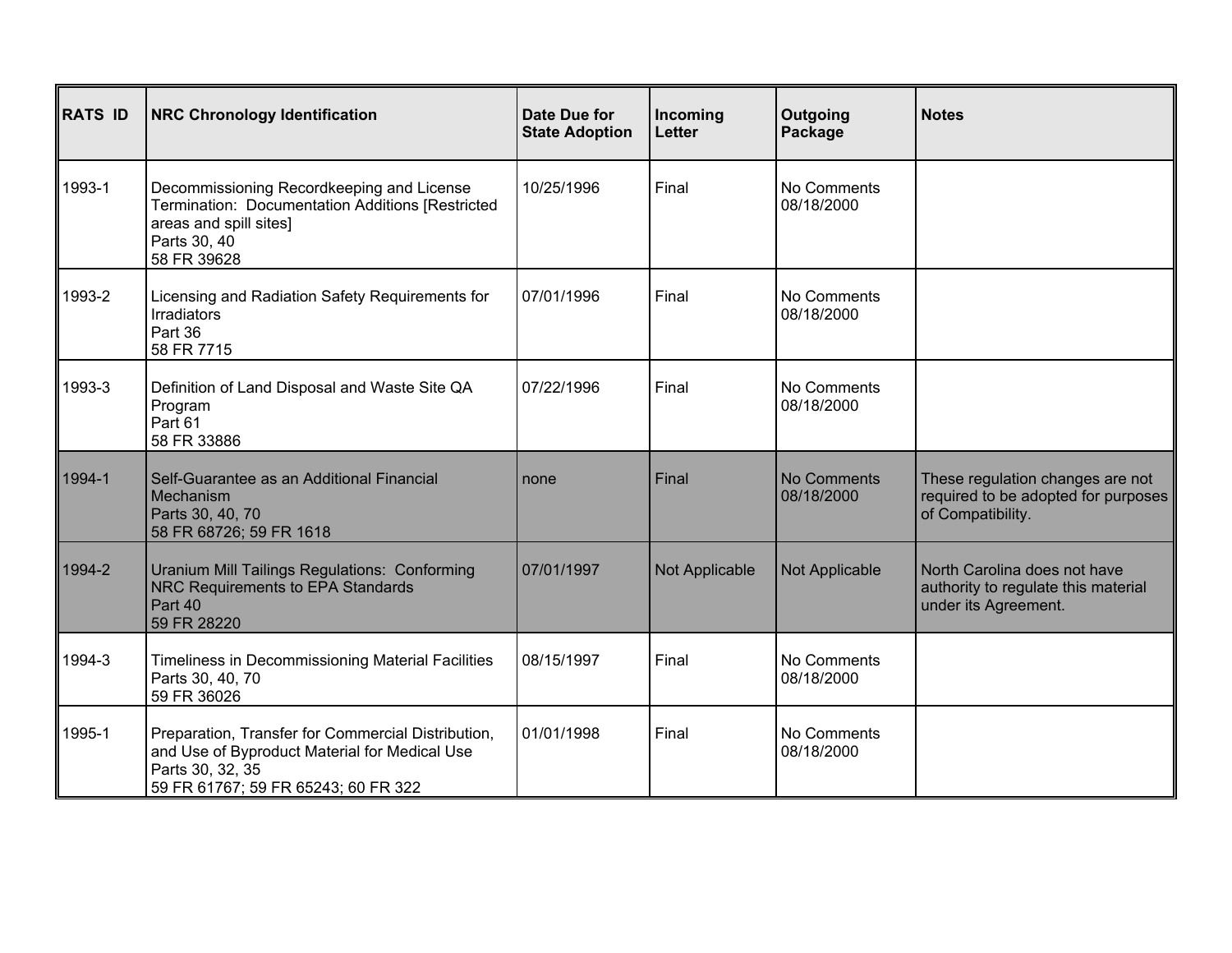| <b>RATS ID</b> | <b>NRC Chronology Identification</b>                                                                                                        | <b>Date Due for</b><br><b>State Adoption</b> | Incoming<br><b>Letter</b> | Outgoing<br>Package              | <b>Notes</b>                                                                                          |
|----------------|---------------------------------------------------------------------------------------------------------------------------------------------|----------------------------------------------|---------------------------|----------------------------------|-------------------------------------------------------------------------------------------------------|
| 1995-2         | Frequency of Medical Examinations for Use of<br><b>Respiratory Protection Equipment</b><br>Part 20<br>60 FR 7900                            | 03/13/1998                                   | Final                     | No Comments<br>08/18/2000        |                                                                                                       |
| 1995-3         | Low-Level Waste Shipment Manifest Information<br>and Reporting<br>Parts 20, 61<br>60 FR 15649; 60 FR 25983                                  | 03/01/1998                                   | Final                     | No Comments<br>08/18/2000        |                                                                                                       |
| 1995-4         | Performance Requirements for Radiography<br>Equipment<br>Part 34<br>60 FR 28323<br>(Superceded by 1997-5)                                   | 06/30/1998                                   | Final                     | <b>No Comments</b><br>08/18/2000 | North Carolina has adopted Final<br>Regulations equivalent to RATS ID:<br>1997-5.                     |
| 1995-5         | Radiation Protection Requirements: Amended<br>Definitions and Criteria<br>Parts 19, 20<br>60 FR 36038                                       | 08/14/1998                                   | Final                     | No Comments<br>08/18/2000        |                                                                                                       |
| 1995-6         | <b>Clarification of Decommissioning Funding</b><br>Requirements<br>Parts 30, 40, 70<br>60 FR 38235                                          | 11/24/1998                                   | Final                     | No Comments<br>08/18/2000        |                                                                                                       |
| 1995-7         | Medical Administration of Radiation and Radioactive<br><b>Materials</b><br>Parts 20, 35<br>60 FR 48623<br>(Superceded by 2002-2 and 2005-2) | 10/20/1998                                   | Final                     | No Comments<br>08/18/2000        | North Carolina has not yet adopted<br>Final Regulations equivalent to<br>RATS IDs: 2002-2 and 2005-2. |
| 1996-1         | Compatibility with the International Atomic Energy<br>Agency<br>Part 71<br>60 FR 50248; 61 FR 28724<br>(Superceded by 2004-1)               | 04/01/1999                                   | Final                     | No Comments<br>08/18/2000        | North Carolina has not yet adopted<br>Final Regulations equivalent to<br>RATS ID: 2004-1.             |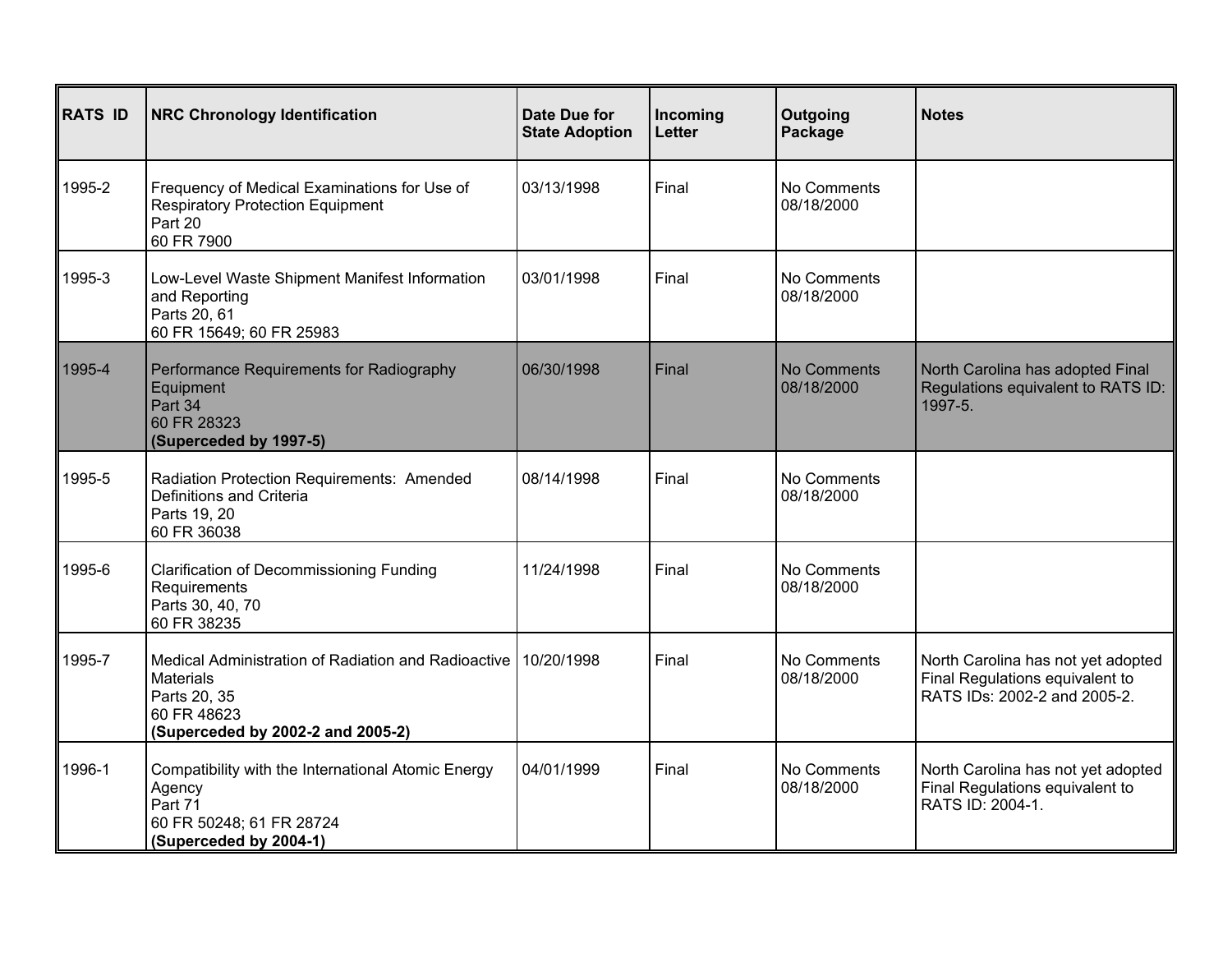| RATS ID | <b>NRC Chronology Identification</b>                                                                                                                      | Date Due for<br><b>State Adoption</b> | Incoming<br>Letter  | Outgoing<br>Package       | <b>Notes</b>                                                                                                  |
|---------|-----------------------------------------------------------------------------------------------------------------------------------------------------------|---------------------------------------|---------------------|---------------------------|---------------------------------------------------------------------------------------------------------------|
| 1996-2  | One Time Extension of Certain Byproduct, Source<br>and Special Nuclear Materials Licenses<br>Parts 30, 40, 70<br>61 FR 1109                               | 02/15/1999                            | <b>Not Required</b> | <b>Not Required</b>       | These regulation changes are not<br>required to be adopted for purposes<br>of Compatibility.                  |
| 1996-3  | Termination or Transfer of Licensed Activities:<br>Record keeping Requirements<br>Parts 20, 30, 40, 61, 70<br>61 FR 24669                                 | 06/17/1999                            | Final               | No Comments<br>08/18/2000 |                                                                                                               |
| 1997-1  | Resolution of Dual Regulation of Airborne Effluents<br>of Radioactive Materials; Clean Air Act<br>Part 20<br>61 FR 65120                                  | 01/9/2000                             | Final               | No Comments<br>08/18/2000 |                                                                                                               |
| 1997-2  | Recognition of Agreement State Licenses in Areas<br>Under Exclusive Federal Jurisdiction Within an<br><b>Agreement State</b><br>Part 150<br>62 FR 1662    | 02/27/2000                            | Final               | No Comments<br>08/18/2000 |                                                                                                               |
| 1997-3  | Criteria for the Release of Individuals Administered<br><b>Radioactive Material</b><br>Parts 20, 35<br>62 FR 4120                                         | 05/29/2000                            | Final               | No Comments<br>08/18/2000 |                                                                                                               |
| 1997-4  | <b>Fissile Material Shipments and Exemptions</b><br>Part 71<br>62 FR 5907<br>(Superceded by 2004-1)                                                       | 02/10/2000                            | <b>Not Required</b> | <b>Not Required</b>       | These regulation changes are not<br>required to be adopted for purposes<br>of Compatibility. (See STP-97-078) |
| 1997-5  | Licenses for Industrial Radiography and Radiation<br>Safety Requirements for Industrial Radiography<br>Operations<br>Parts 30, 34, 71, 150<br>62 FR 28947 | 06/27/2000                            | Final               | No Comments<br>08/18/2000 |                                                                                                               |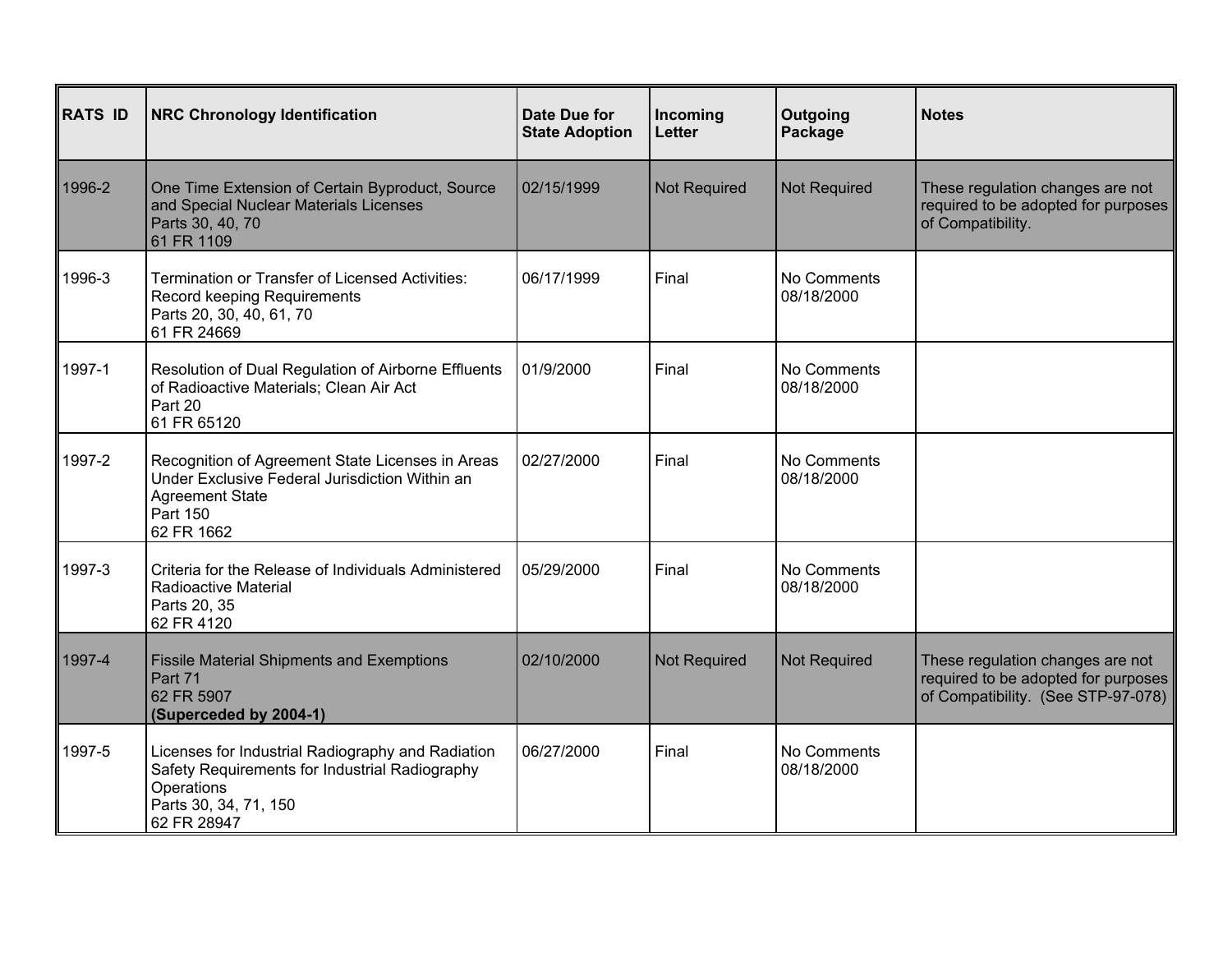| <b>RATS ID</b> | <b>NRC Chronology Identification</b>                                                                                                         | Date Due for<br><b>State Adoption</b> | Incoming<br><b>Letter</b> | Outgoing<br>Package                      | <b>Notes</b>                                                                                                  |
|----------------|----------------------------------------------------------------------------------------------------------------------------------------------|---------------------------------------|---------------------------|------------------------------------------|---------------------------------------------------------------------------------------------------------------|
| 1997-6         | Radiological Criteria for License Termination<br>Parts 20, 30, 40, 70<br>62 FR 39057                                                         | 08/20/2000                            | Final                     | No Comments<br>08/18/2000                |                                                                                                               |
| 1997-7         | Exempt Distribution of a Radioactive Drug<br>Containing One Micro curie of Carbon-14 Urea<br>Part 30<br>62 FR 63634                          | 01/02/2001                            | Final                     | No Comments<br>08/18/2000                |                                                                                                               |
| 1998-1         | Deliberate Misconduct by Unlicensed Persons<br>Parts 30, 40, 61, 70, 71, 150<br>63 FR 1890; 63 FR 13773                                      | 02/12/2001                            | Final<br>ML061990608      | No Comments<br>08/15/2006<br>ML062280005 |                                                                                                               |
| 1998-2         | Self-Guarantee of Decommissioning Funding by<br>Nonprofit and Non-Bond-Issuing Licensees<br>Parts 30, 40, 70<br>63 FR 29535                  | 07/01/2001                            | <b>Not Required</b>       | <b>Not Required</b>                      | These regulation changes are not<br>required to be adopted for purposes<br>of Compatibility.                  |
| 1998-3         | License Term for Medical Use Licenses<br>Part 35<br>63 FR 31604<br>(Superceded by 2002-2)                                                    | 07/10/2001                            | <b>Not Required</b>       | <b>Not Required</b>                      | These regulation changes are not<br>required to be adopted for purposes<br>of Compatibility. (See STP-98-074) |
| 1998-4         | Licenses for Industrial Radiography and Radiation<br>Safety Requirements for Industrial Radiographic<br>Operations<br>Part 34<br>63 FR 37059 | 07/09/2001                            | Final<br>ML062840118      | No Comments<br>10/23/2006<br>ML062970032 |                                                                                                               |
| 1998-5         | Minor Corrections, Clarifying Changes, and a Minor<br>Policy Change<br>Parts 20, 32, 35, 36, 39<br>63 FR 39477; 63 FR 45393                  | 10/26/2001                            | Final<br>ML061990608      | No Comments<br>08/15/2006<br>ML062280005 |                                                                                                               |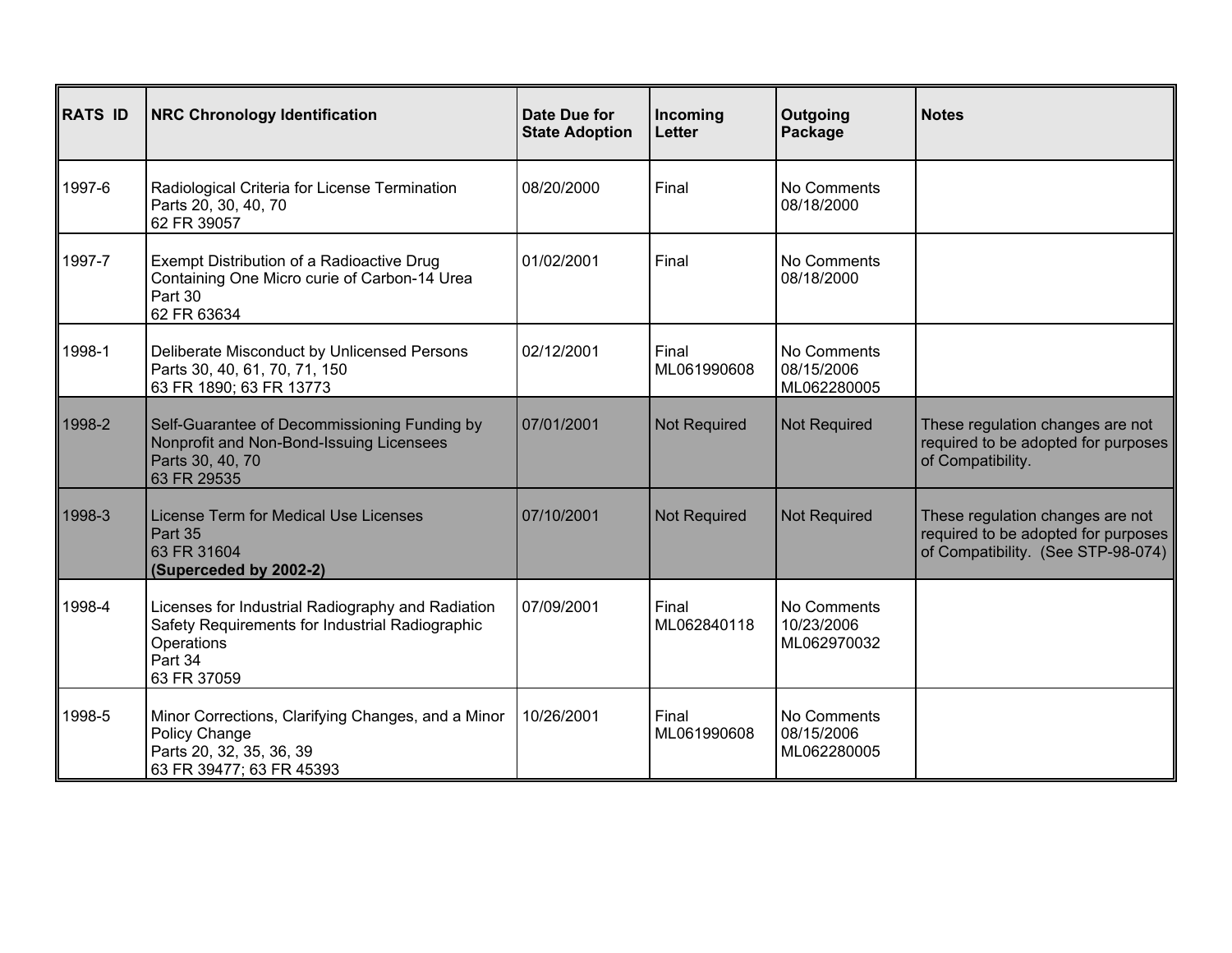| <b>RATS ID</b> | <b>NRC Chronology Identification</b>                                                                                                                         | <b>Date Due for</b><br><b>State Adoption</b> | Incoming<br><b>Letter</b>                       | Outgoing<br>Package                                                                  | <b>Notes</b>                                                                                 |
|----------------|--------------------------------------------------------------------------------------------------------------------------------------------------------------|----------------------------------------------|-------------------------------------------------|--------------------------------------------------------------------------------------|----------------------------------------------------------------------------------------------|
| 1998-6         | Transfer for Disposal and Manifests: Minor<br><b>Technical Conforming Amendment</b><br>Part 20<br>63 FR 50127                                                | 11/20/2001                                   | Final<br>ML042320535                            | No Comments<br>09/02/2004<br>ML042460091                                             |                                                                                              |
| 1999-1         | Radiological Criteria for License Termination of<br><b>Uranium Recovery Facilities</b><br>Part 40<br>64 FR 17506                                             | 06/11/2002                                   | Not Applicable                                  | Not Applicable                                                                       | North Carolina does not have<br>authority to regulate this material<br>under its Agreement.  |
| 1999-2         | Requirements for Those Who Possess Certain<br>Industrial Devices Containing Byproduct Material to<br>Provide Requested Information<br>Part 31<br>64 FR 42269 | 10/04/2002                                   | <b>Not Required</b>                             | <b>Not Required</b>                                                                  | These regulation changes are not<br>required to be adopted for purposes<br>of Compatibility. |
| 1999-3         | Respiratory Protection and Controls to Restrict<br>Internal Exposure<br>Part 20<br>64 FR 54543; 64 FR 55524                                                  | 02/02/2003                                   | Final<br>ML061990608                            | No Comments<br>08/15/2006<br>ML062280005                                             |                                                                                              |
| *2000-1        | <b>Energy Compensation Sources for Well Logging</b><br>and Other Regulatory Clarifications<br>Part 39<br>65 FR 20337                                         | 05/17/2003                                   | Final<br>ML061990608<br>Proposed<br>ML22097A255 | No Comments<br>08/15/2006<br>ML062280005<br>No Comments<br>05/12/2022<br>ML22097A252 | NC submitted regulations that<br>incorporate 10 CFR Part 39 by<br>reference.                 |
| *2000-2        | New Dosimetry Technology<br>Parts 34, 36, 39<br>65 FR 63750                                                                                                  | 01/08/2004                                   | Final<br>ML061990608<br>Proposed<br>ML22097A255 | No Comments<br>08/15/2006<br>ML062280005<br>No Comments<br>05/12/2022<br>ML22097A252 |                                                                                              |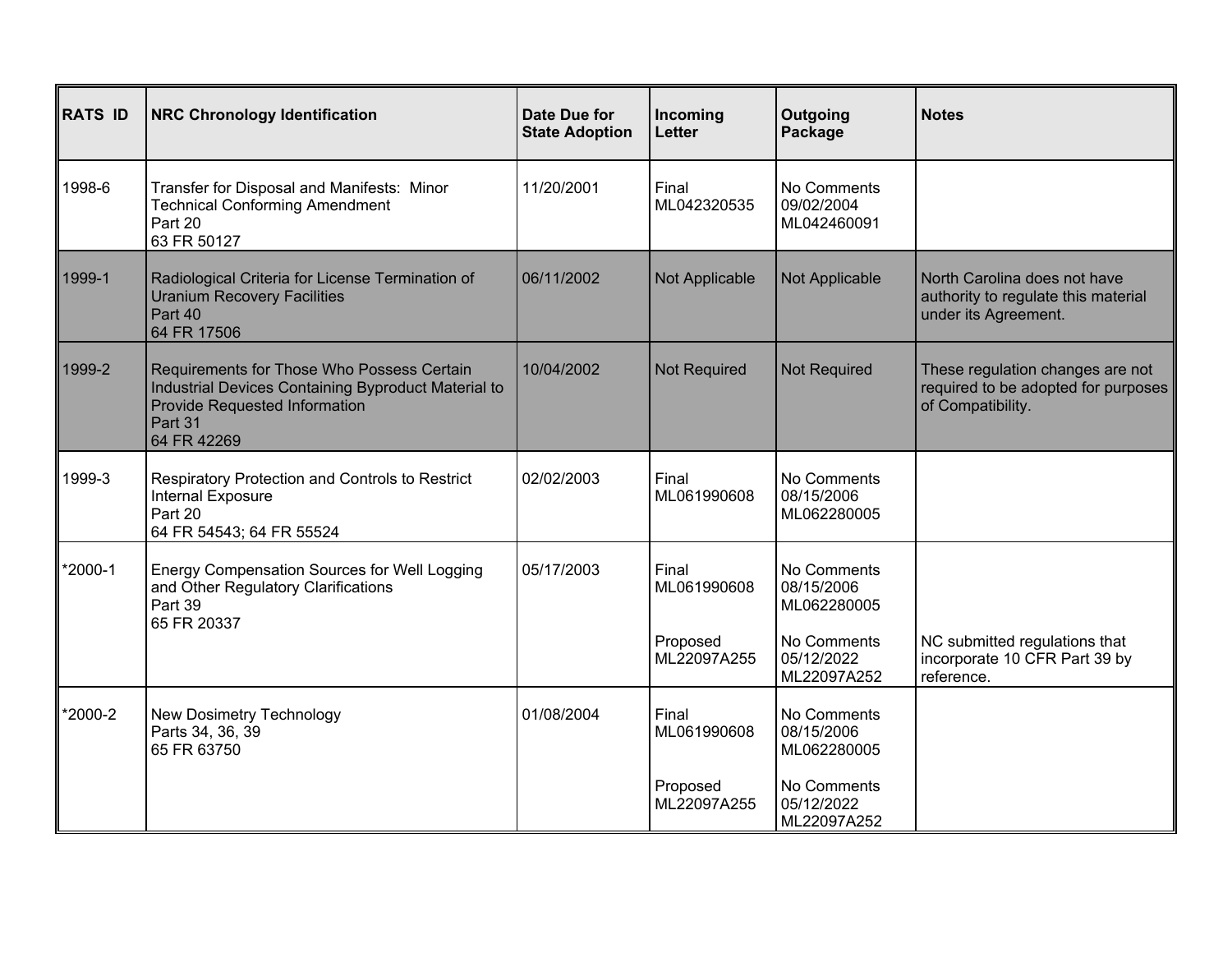| <b>RATS ID</b> | <b>NRC Chronology Identification</b>                                                                                               | Date Due for<br><b>State Adoption</b> | Incoming<br><b>Letter</b>           | Outgoing<br>Package                      | <b>Notes</b> |
|----------------|------------------------------------------------------------------------------------------------------------------------------------|---------------------------------------|-------------------------------------|------------------------------------------|--------------|
| 2001-1         | Requirements for Certain Generally Licensed<br>Industrial Devices Containing Byproduct Material<br>Parts 30, 31, 32<br>65 FR 79162 | 02/16/2004                            | Final<br>ML14071A189                | Comments<br>05/13/2014<br>ML14071A146    |              |
| 2002-1         | Revision of the Skin Dose Limit<br>Part 20<br>67 FR 16298                                                                          | 04/05/2005                            | Final<br>ML061790305                | No Comments<br>08/04/2006<br>ML062160419 |              |
| 2002-2         | Medical Use of Byproduct Material<br>Parts 20, 32, 35<br>67 FR 20249                                                               | 10/24/2005                            | Final<br>ML14071A189                | Comments<br>05/13/2014<br>ML14071A146    |              |
| 2003-1         | <b>Financial Assurance for Materials Licensees</b><br>Parts 30, 40, 70<br>68 FR 57327                                              | 12/03/2006                            | Final<br>ML061790305                | No Comments<br>08/04/2006<br>ML062160419 |              |
| 2004-1         | Compatibility With IAEA Transportation Safety<br>Standards and Other Transportation Safety<br>Amendments<br>Part 71<br>69 FR 3697  | 10/01/2007                            | Final<br>ML14071A189                | No Comments<br>05/13/2014<br>ML14071A146 |              |
| 2005-1         | Security Requirements for Portable Gauges<br><b>Containing Byproduct Material</b><br>Part 30<br>70 FR 2001                         | 07/11/2008                            | License<br>Condition<br>ML081680728 | No Comments<br>06/30/2008<br>ML081820320 |              |
| 2005-2         | Medical Use of Byproduct Material - Recognition of<br><b>Specialty Boards</b><br>Part 35<br>70 FR 16336; 71 FR 1926                | 04/29/2008                            | Final<br>ML081680728                | No Comments<br>06/30/2008<br>ML081820320 |              |
| 2005-3         | Increased Controls for Risk-Significant Radioactive<br>Sources (NRC Order EA-05-090)<br>70 FR 72128                                | 12/01/2005                            | License<br>Condition<br>ML052720130 | No Comments<br>10/04/2005<br>ML052780077 |              |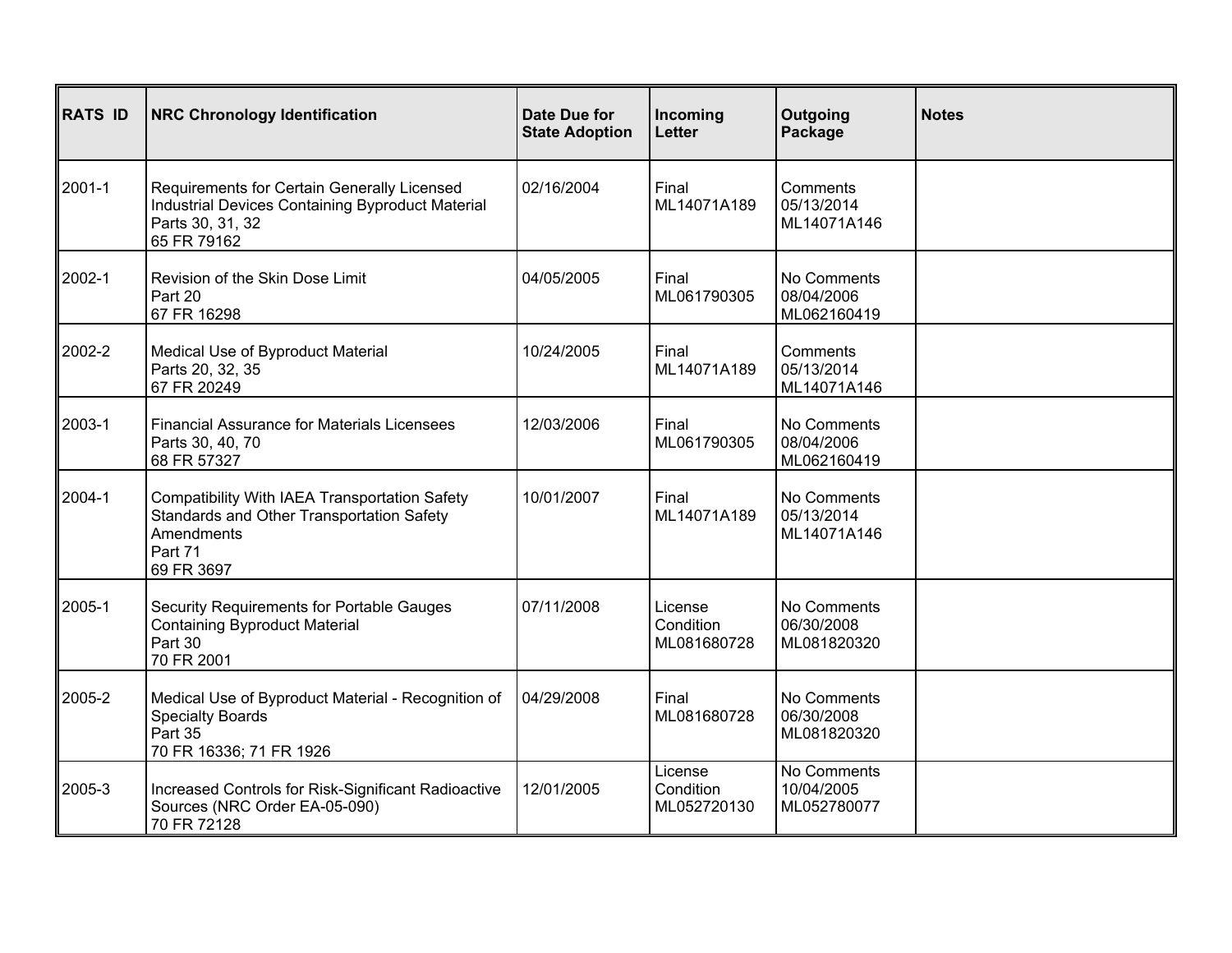| <b>RATS ID</b> | <b>NRC Chronology Identification</b>                                                                                                                                                         | Date Due for<br><b>State Adoption</b> | Incoming<br>Letter                  | Outgoing<br>Package                      | <b>Notes</b>                                                                                                                                        |
|----------------|----------------------------------------------------------------------------------------------------------------------------------------------------------------------------------------------|---------------------------------------|-------------------------------------|------------------------------------------|-----------------------------------------------------------------------------------------------------------------------------------------------------|
| 2006-1         | <b>Minor Amendments</b><br>Parts 20, 30, 32, 35, 40 and 70<br>71 FR 15005                                                                                                                    | 03/27/2009                            | Final<br>ML14071A189                | No Comments<br>05/13/2014<br>ML14071A146 |                                                                                                                                                     |
| 2006-2         | National Source Tracking System - Serialization<br>Requirements<br>Part 32 with reference to Part 20 Appendix E<br>71 FR 65685                                                               | 02/06/2007                            | Not Applicable <sup>1</sup>         | Not Applicable                           | North Carolina responded on<br>02/16/2007 to FSME-06-110 stating<br>that they currently had no licensees<br>applicable to this rule.<br>ML070460135 |
| 2006-3         | <b>National Source Tracking System</b><br>Part 20<br>71 FR 65685, 72 FR 59162                                                                                                                | 01/31/2009                            | License<br>Condition<br>ML081680728 | No Comments<br>06/30/2008<br>ML081820320 |                                                                                                                                                     |
| 2007-1         | Medical Use of Byproduct Material - Minor<br><b>Corrections and Clarifications</b><br>Parts 32 and 35<br>72 FR 45147, 54207                                                                  | 10/29/2010                            | Final<br>ML14071A189                | Comments<br>05/13/2014<br>ML14071A146    |                                                                                                                                                     |
| 2007-2         | Exemptions From Licensing, General Licenses, and<br>Distribution of Byproduct Material: Licensing and<br><b>Reporting Requirements</b><br>Parts 30, 31, 32, 150<br>72 FR 58473               | 12/17/2010                            | Final<br>ML14071A189                | Comments<br>05/13/2014<br>ML14071A146    |                                                                                                                                                     |
| 2007-3         | Requirements for Expanded Definition of Byproduct<br>Material<br>Parts 20, 30, 31, 32, 33, 35, 61, 150<br>72 FR 55864                                                                        | 11/30/2010                            | Final<br>ML14071A189                | Comments<br>05/13/2014<br>ML14071A146    |                                                                                                                                                     |
| 2007-4         | Order Imposing Fingerprinting Requirements and<br>Criminal History Records Check Requirements for<br>Unescorted Access to Certain Radioactive Material<br>NRC Order EA-07-305<br>72 FR 70901 | 06/05/2008                            | License<br>Condition<br>ML080660061 | No Comments<br>03/20/2008<br>ML080800385 |                                                                                                                                                     |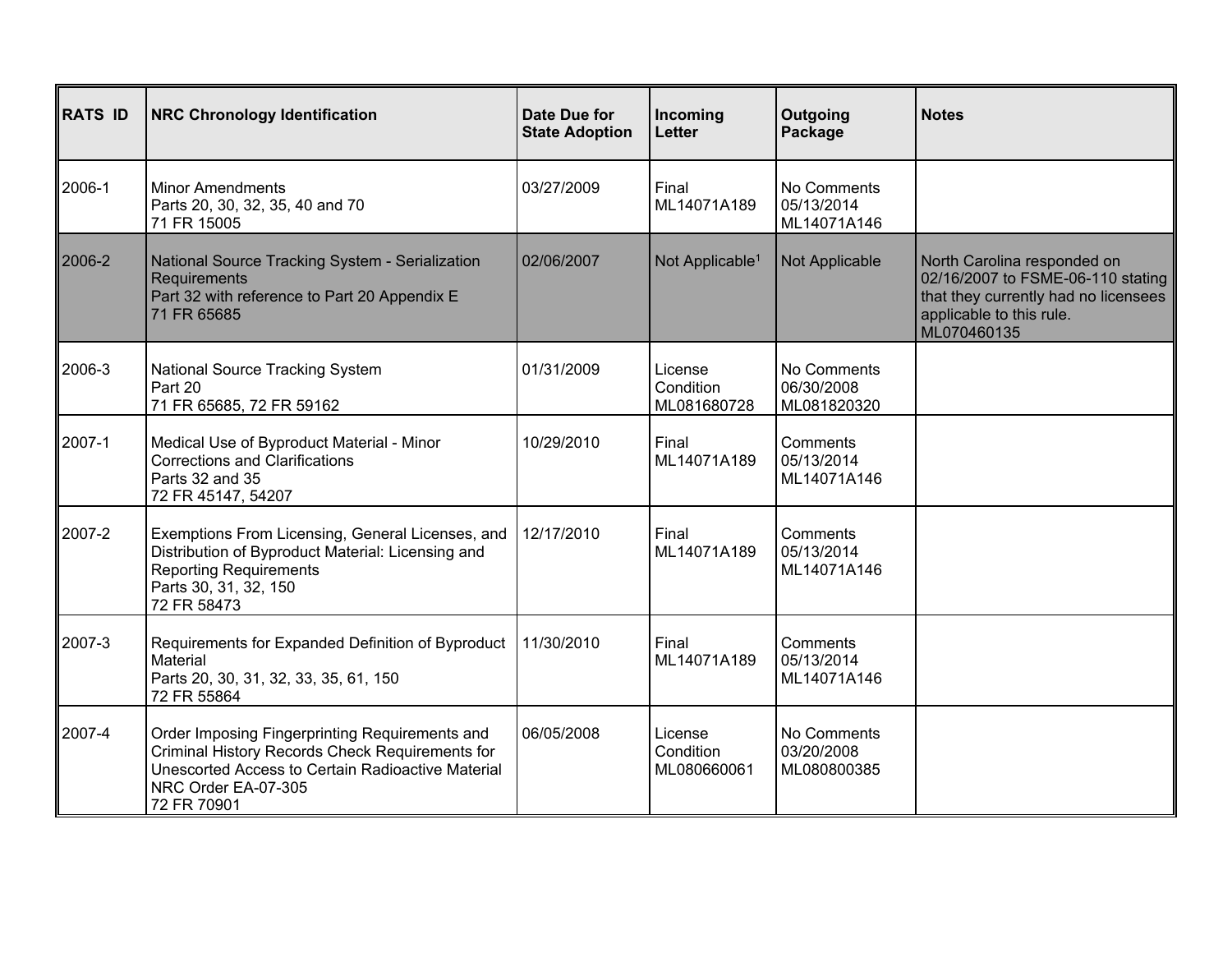| RATS ID | <b>NRC Chronology Identification</b>                                                                                                | Date Due for<br><b>State Adoption</b> | Incoming<br>Letter      | Outgoing<br>Package                      | <b>Notes</b>                                                  |
|---------|-------------------------------------------------------------------------------------------------------------------------------------|---------------------------------------|-------------------------|------------------------------------------|---------------------------------------------------------------|
| 2008-1  | Occupational Dose Records, Labeling Containers,<br>and Total Effective Dose Equivalent<br>Parts 19, 20<br>72 FR 68043               | 02/15/2011                            | Final<br>ML14071A189    | Comments<br>05/13/2014<br>ML14071A146    |                                                               |
| 2009-1  | Medical Use of Byproduct Material - Authorized<br><b>User Clarification</b><br>Part 35<br>74 FR 33901                               | 09/28/2012                            | Final<br>ML14071A189    | No Comments<br>05/13/2014<br>ML14071A146 |                                                               |
| 2011-1  | Decommissioning Planning<br>Parts 20, 30, 40, 70<br>76 FR 35512                                                                     | 12/17/2015                            | Proposed<br>ML14164A277 | Comments<br>08/19/2014<br>ML14162A412    |                                                               |
|         |                                                                                                                                     |                                       | Final<br>ML17187A158    | Comments<br>09/06/2017<br>ML17187A129    |                                                               |
| *2011-2 | Licenses, Certifications, and Approvals for Materials   11/14/2014<br>Licensees<br>Parts 30, 36, 39, 40, 70, and 150<br>76 FR 56951 |                                       | Proposed<br>ML14164A277 | Comments<br>08/19/2014<br>ML14162A412    |                                                               |
|         |                                                                                                                                     |                                       | Final<br>ML17187A158    | Comments<br>09/06/2017<br>ML17187A129    |                                                               |
|         |                                                                                                                                     |                                       | Proposed<br>ML22097A255 | No Comments<br>05/12/2022<br>ML22097A252 | NC submitted regulations<br>incorporating 10 CFR Part 39 only |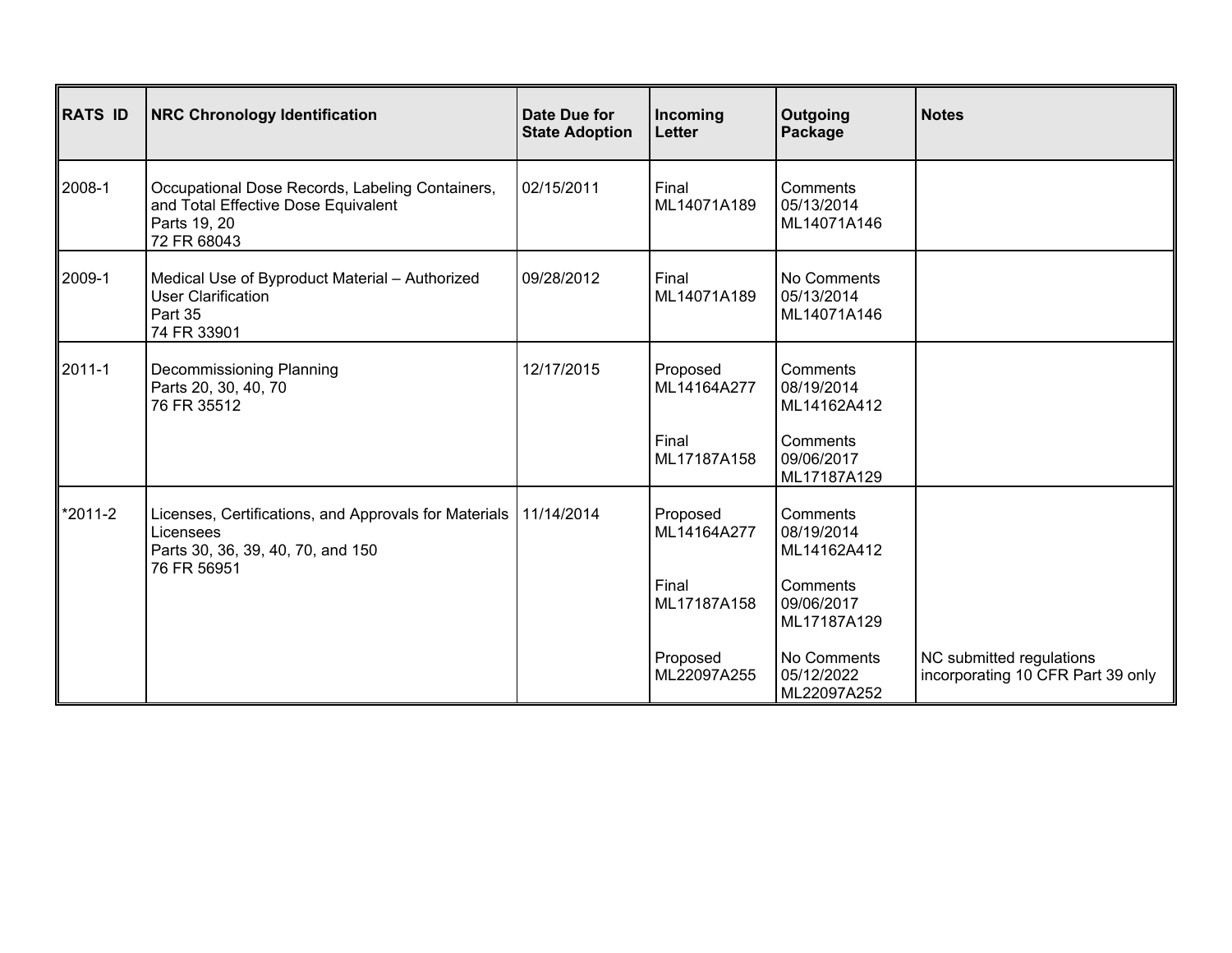| <b>RATS ID</b> | <b>NRC Chronology Identification</b>                                                                                            | Date Due for<br><b>State Adoption</b> | Incoming<br><b>Letter</b>           | Outgoing<br>Package                      | <b>Notes</b> |
|----------------|---------------------------------------------------------------------------------------------------------------------------------|---------------------------------------|-------------------------------------|------------------------------------------|--------------|
| 2012-1         | Change of Compatibility of 10 CFR 31.5 and 31.6<br>(See RATS ID: 2001-1 for Rule text)<br>77 FR 3640                            | 01/25/2015                            | Final<br>ML14071A189                | Comments<br>08/19/2014<br>ML14162A412    |              |
|                |                                                                                                                                 |                                       | <b>Revised Final</b><br>ML15335A403 | No Comments<br>01/13/2016<br>ML15335A397 |              |
|                |                                                                                                                                 |                                       | <b>Revised Final</b><br>ML17187A158 | No Comments<br>09/06/2017<br>ML17187A129 |              |
| 2012-2         | Advance Notification to Native American Tribes of<br>Transportation of Certain Types of Nuclear Waste<br>Part 71<br>77 FR 34194 | 08/10/2015                            | Proposed<br>ML14164A277             | No Comments<br>08/19/2014<br>ML14162A412 |              |
|                |                                                                                                                                 |                                       | Final<br>ML17187A158                | No Comments<br>09/06/2017<br>ML17187A129 |              |
| 2012-3         | <b>Technical Corrections</b><br>Parts 30, 34, 40 and 71<br>77 FR 39899                                                          | 08/06/2015                            | Proposed<br>ML14164A277             | Comments<br>08/19/2014<br>ML14162A412    |              |
|                |                                                                                                                                 |                                       | Final<br>ML17187A158                | No Comments<br>09/06/2017<br>ML17187A129 |              |
| 2012-4         | Requirements for Distribution of Byproduct Material<br>Parts 30, 31, 32, 40 and 70<br>77 FR 43666                               | 10/23/2015                            | Proposed<br>ML14164A277             | Comments<br>08/19/2014<br>ML14162A412    |              |
|                |                                                                                                                                 |                                       | Final<br>ML17187A158                | Comments<br>09/06/2017<br>ML17187A129    |              |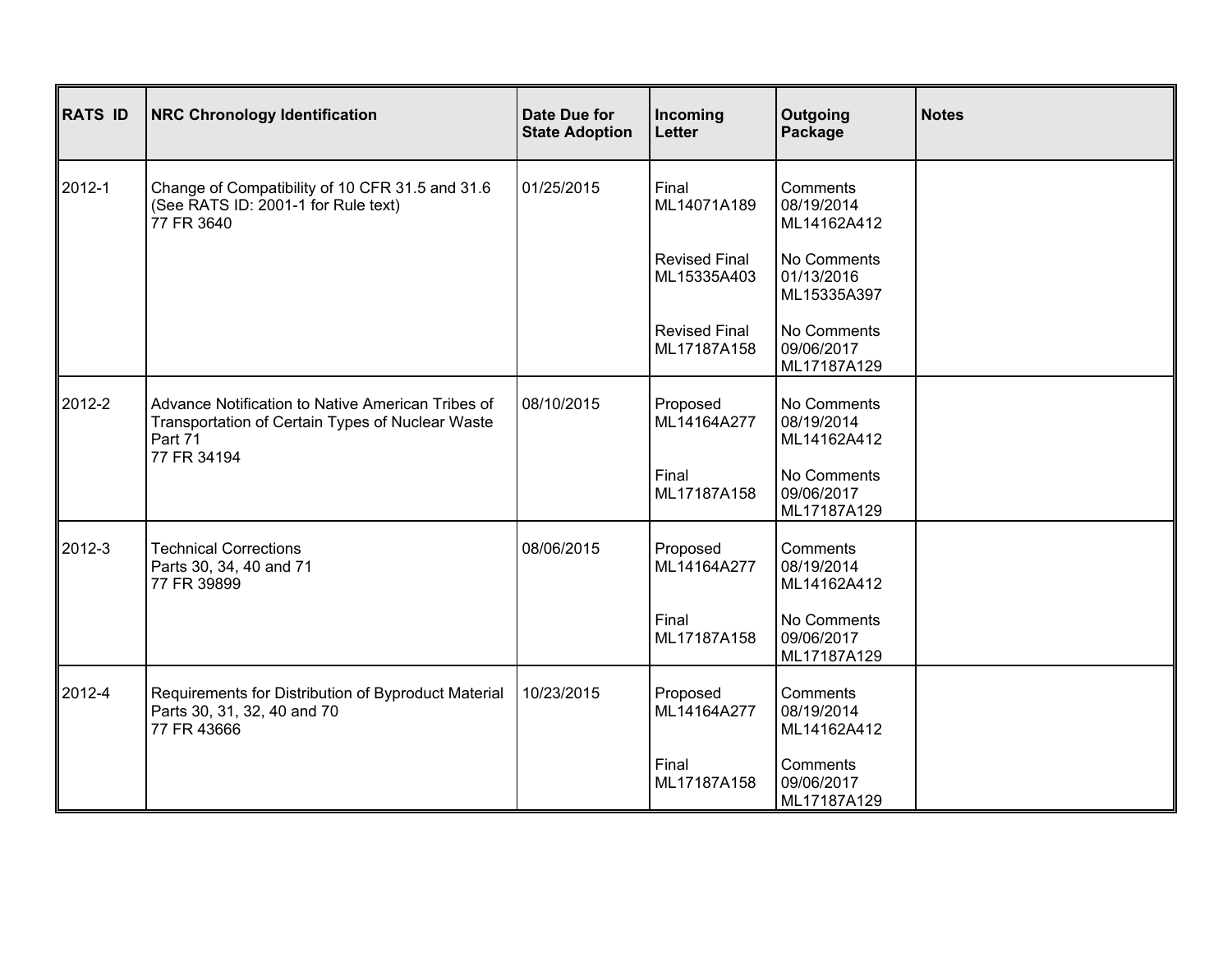| <b>RATS ID</b> | <b>NRC Chronology Identification</b>                                                                                                                           | <b>Date Due for</b><br><b>State Adoption</b> | Incoming<br><b>Letter</b> | Outgoing<br>Package                      | <b>Notes</b>                                                  |
|----------------|----------------------------------------------------------------------------------------------------------------------------------------------------------------|----------------------------------------------|---------------------------|------------------------------------------|---------------------------------------------------------------|
| $*2013 - 1$    | Physical Protection of Byproduct Material<br>Parts 20, 30, 32, 33, 34, 35, 36, 37, 39, and 71<br>78 FR 16922                                                   | 03/19/2016                                   | Proposed<br>ML15202A281   | Comment<br>09/08/2015<br>ML15202A215     | License Condition addresses Part<br>37 requirements only      |
|                |                                                                                                                                                                |                                              | Final<br>ML17187A158      | Comments<br>09/06/2017<br>ML17187A129    |                                                               |
|                |                                                                                                                                                                |                                              | Proposed<br>ML22097A255   | No Comments<br>05/12/2022<br>ML22097A252 | NC submitted regulations<br>incorporating 10 CFR Part 39 only |
| 2013-2         | Distribution of Source Material to Exempt Persons<br>and to General Licensees and Revision of<br><b>General License and Exemptions</b><br>Parts 30, 40, and 70 | 08/27/2016                                   | Proposed<br>ML15335A403   | Comments<br>01/13/2016<br>ML15335A397    |                                                               |
|                | 78 FR 32310                                                                                                                                                    |                                              | Final<br>ML17187A158      | Comments<br>09/06/2017<br>ML17187A129    |                                                               |
| 2015-1         | Domestic Licensing of Special Nuclear Material -<br>Written Reports and Clarifying Amendments<br>Part 70                                                       | 01/26/2018                                   | Proposed<br>ML15335A403   | Comments<br>01/13/2016<br>ML15335A397    |                                                               |
|                | 79 FR 57721, 80 FR 143                                                                                                                                         |                                              | Final<br>ML17187A158      | Comments<br>09/06/2017<br>ML17187A129    |                                                               |
| 2015-2         | Safeguards Information - Modified Handling<br>Categorization, Change for Materials Facilities<br>Parts 30, 37, 73, and 150<br>79 FR 58664, 80 FR 3865          | 01/28/2018                                   | Proposed<br>ML15335A403   | Comments<br>01/13/2016<br>ML15335A397    |                                                               |
|                |                                                                                                                                                                |                                              | Final<br>ML17187A158      | Comments<br>09/06/2017<br>ML17187A129    |                                                               |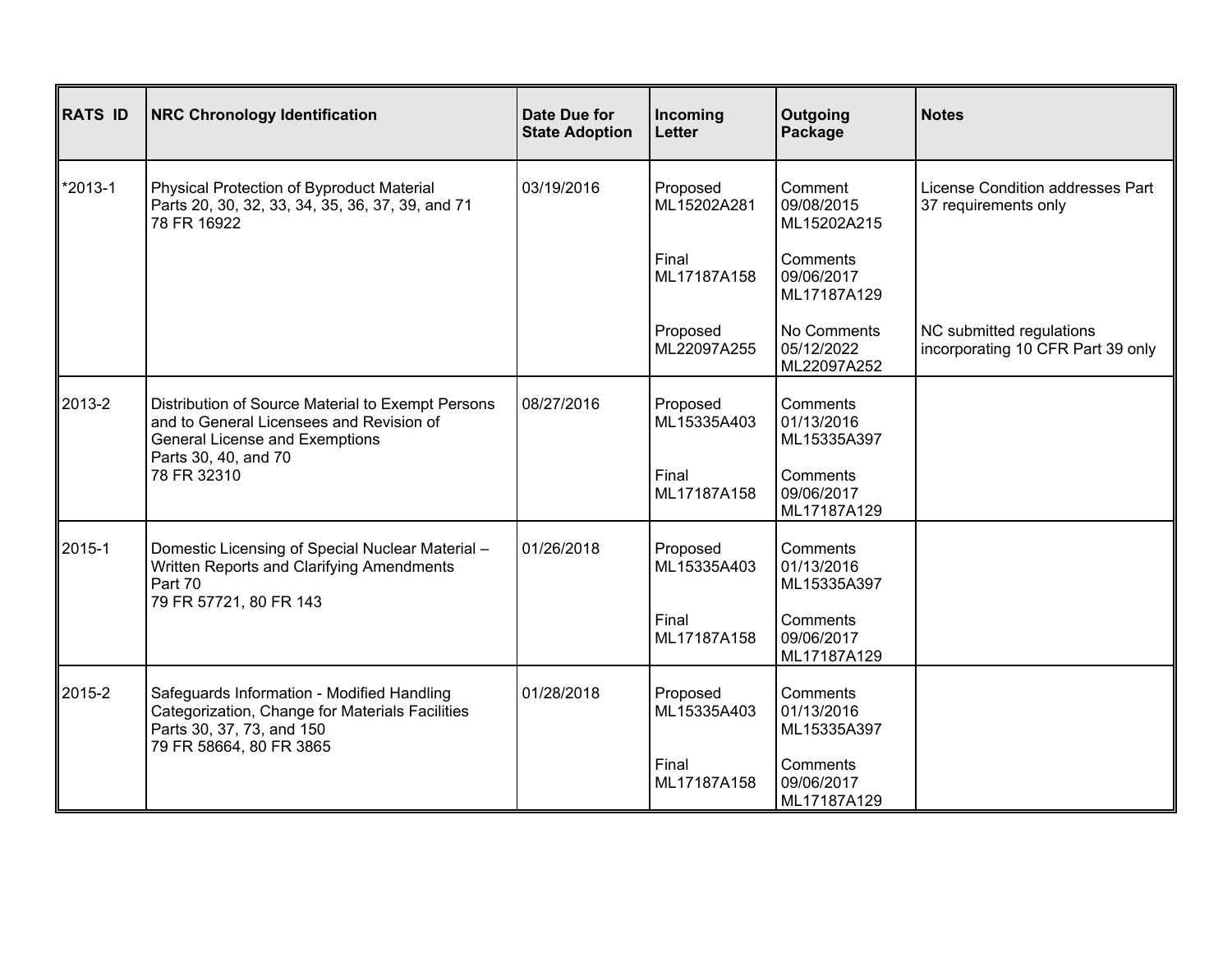| <b>RATS ID</b> | <b>NRC Chronology Identification</b>                                                                                                                                         | <b>Date Due for</b><br><b>State Adoption</b>               | Incoming<br>Letter      | Outgoing<br>Package                      | <b>Notes</b> |
|----------------|------------------------------------------------------------------------------------------------------------------------------------------------------------------------------|------------------------------------------------------------|-------------------------|------------------------------------------|--------------|
| 2015-3         | Revisions to Transportation Safety Requirements<br>and Harmonization with International Atomic<br><b>Energy Agency Transportation Requirements</b><br>Part 71<br>80 FR 33987 | 07/13/2018<br>*extended to<br>08/15/2020<br>See STC 17-060 | Proposed<br>ML15335A403 | Comments<br>01/13/2016<br>ML15335A397    |              |
|                |                                                                                                                                                                              |                                                            | Final<br>ML17187A158    | Comments<br>09/06/2017<br>ML17187A129    |              |
| $2015 - 4$     | <b>Miscellaneous Corrections</b><br>Parts 37 and 40<br>80 FR 45841                                                                                                           | 09/02/2018                                                 | Proposed<br>ML15335A403 | Comments<br>01/13/2016<br>ML15335A397    |              |
|                |                                                                                                                                                                              |                                                            | Final<br>ML17187A158    | No Comments<br>09/06/2017<br>ML17187A129 |              |
| 2015-5         | <b>Miscellaneous Corrections</b><br>Parts 19, 20, 30, 32, 37, 40, 61, 70, 71, and 150<br>80 FR 74974                                                                         | 12/31/2018                                                 | Final<br>ML17187A158    | No Comments<br>09/06/2017<br>ML17187A129 |              |
| 2018-1         | Medical Use of Byproduct Material - Medical Event<br>Definitions, Training and Experience, and Clarifying<br>Amendments<br>Parts 30, 32 and 35                               | 01/14/2022                                                 |                         |                                          |              |
| 2018-2         | Miscellaneous Corrections -<br><b>Organizational Changes</b><br>Parts 37, 40. 70 and 71                                                                                      | 12/21/2021                                                 |                         |                                          |              |
| 2018-3         | <b>Miscellaneous Corrections</b><br>Parts 1, 2, 34, 37, 50, 71, 73, and 140                                                                                                  | 07/30/2022                                                 |                         |                                          |              |
| 2019-1         | <b>Miscellaneous Corrections</b><br>Parts 2, 21, 37, 50, 52, 73, and 110                                                                                                     | 12/18/2022                                                 |                         |                                          |              |